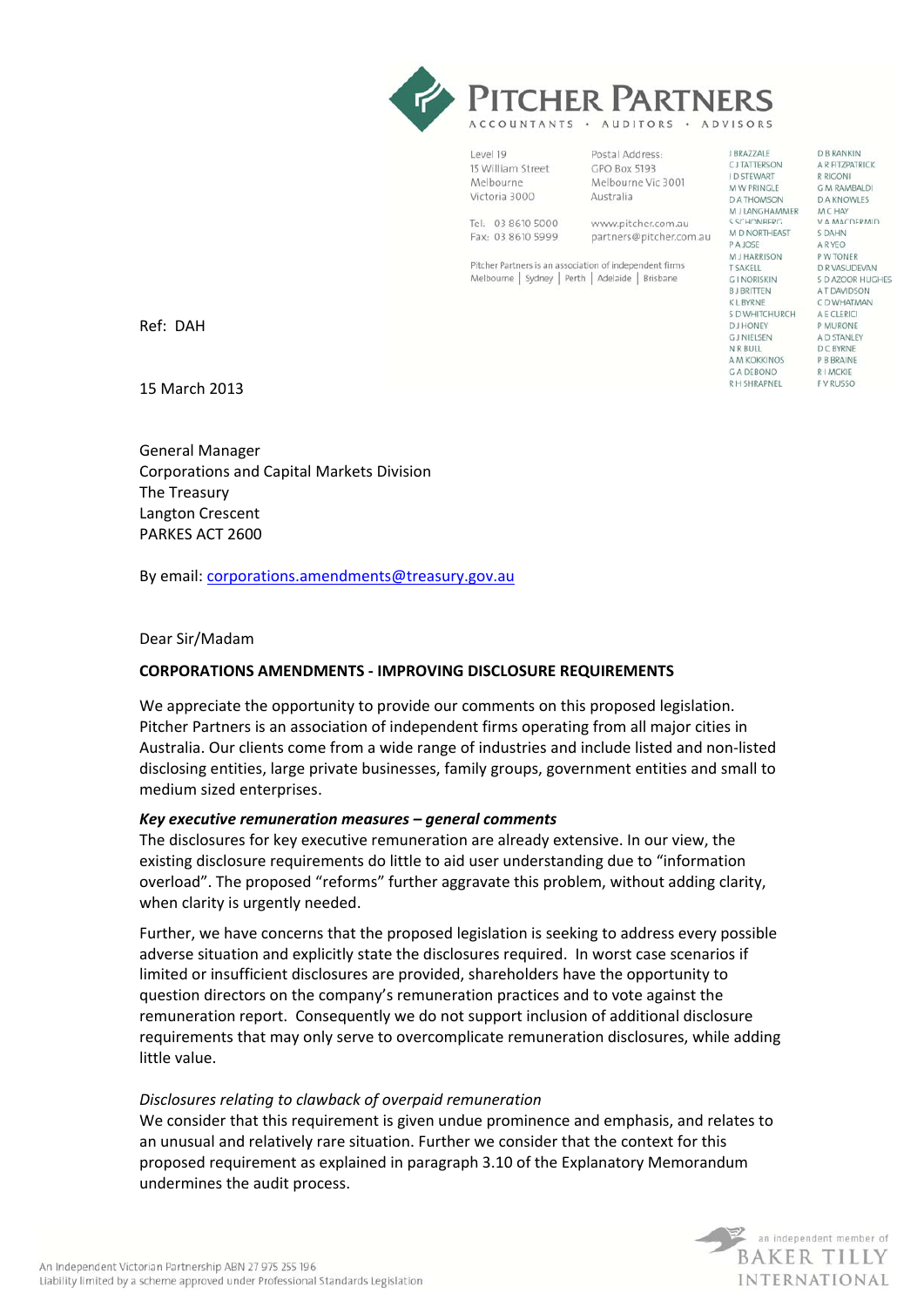

Paragraph 3.10 of the Explanatory Memorandum states: "The introduction of a requirement to disclose a company's clawback policy may deter KMPs from intentionally misstating a company's financial statements to boost performance-based remuneration as the board is likely to clawback any excess remuneration as a result of the misstatement."

This behaviour describes financial fraud and is already addressed in Australian Auditing Standards ASA 240 *The Auditor's Responsibilities Relating to Fraud in an Audit of a Financial Report.* In particular ASA 240 paragraph 3 describes the characteristics of fraud and ASA 240 paragraph A1 alerts the auditor to situations where there is an incentive, a perceived opportunity and the ability to rationalise behaviours. ASA 240 paragraph A2 specifically identifies a fraud risk when there is a desire to maximise compensation where management intentionally takes positions that lead to fraudulent financial reporting by materially misstating the financial report.

Consequently, we would anticipate that any material misstatements that are discovered in a subsequent year are likely to be genuine errors based on "best-estimates", which have come to light when more information concerning facts and circumstances surrounding the issue are subsequently discovered and the estimate is revised.

If unusual and rare situations which result in lower reported earnings need to be addressed explicitly in the Act, then in addition to material misstatement, previously reported company performance might change dramatically due to a change in the basis for preparing critical accounting estimates and judgments, or through the application of a different accounting policy, which is deemed to provide improved financial information. However, these matters are not addressed and may also contribute to performance-based payments being overestimated.

We consider that any changes to remuneration arising through changes in *the reported* company performance are adequately, although not explicitly, covered under the existing related disclosures in section 300A of the *Corporations Act 2001* and *Corporations Regulations 2001.* In a worst case scenario if limited or insufficient disclosures are provided, shareholders have the opportunity to question directors on the company's remuneration practices and to vote against the remuneration report. Consequently we do not support inclusion of this item as it may only serve to overcomplicate remuneration disclosures, while adding little value.

#### *Remuneration governance framework*

The proposal to include a general description of the "*remuneration governance framework*" introduces a new term which has not previously been used. Yet, in substance the information that is disclosed under current requirements comprise components of a remuneration governance framework.

For example the *Corporations Act 2001* Section 300A includes requirements to disclose:

- A remuneration policy;
- The relationship of remuneration to company performance;
- Various matters relating to consultation with a remuneration consultant;
- Matters arising from the AGM in relation to executive remuneration

In addition the *Corporations Regulations 2001* require disclosures regarding:

- The descriptions of those who are key management personnel;
- The nature of remuneration payments made and the remuneration structure and any changes thereto;

Finally, the ASX Principle 8: *Remunerate fairly and responsibly* include similar disclosures.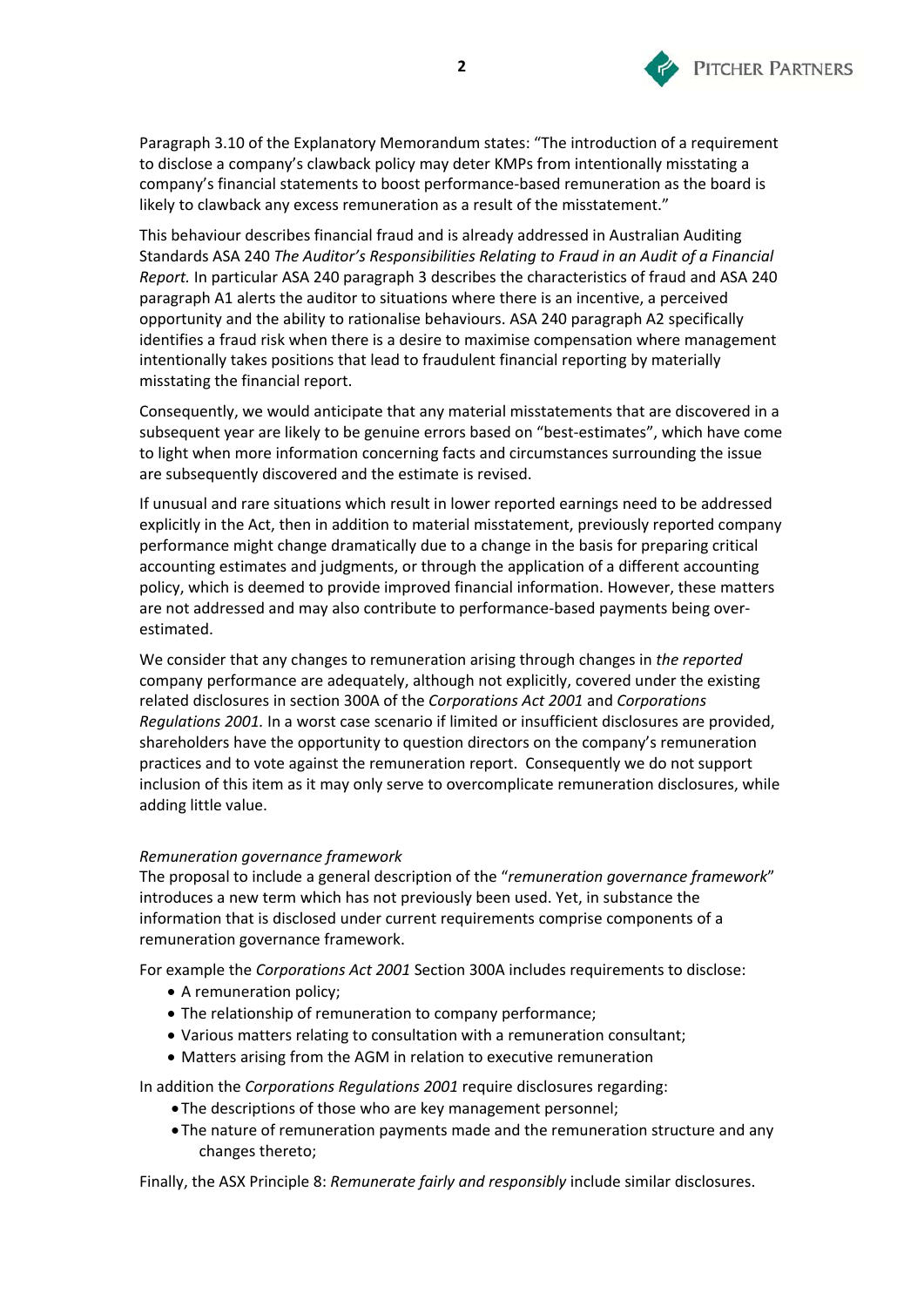

# *Disclosure of the number rather than the value of lapsed options*

We consider that the *value* of lapsed options, previously shown as share-based payments in remuneration to KMP, is relevant in explaining to shareholders, how much remunerations was *not* actually transferred to KMP. Consequently, we consider that this concession is of little benefit to readers of the remuneration report.

*Disclosure of amounts paid before, during and after the financial year* Australian Accounting Standard AASB 124 *Related Party Disclosures* includes a definition for *compensation* in paragraph 9 which includes the statement "…*Employee benefits are all forms of compensation paid, payable or provided by the entity, or on behalf of the entity, in exchange for services rendered to the entity*…"

In respect of disclosures provided in the Remuneration Report in accordance with subregulation (1) of Regulation 2M.3.03 Prescribed Details (Section 300A), subregulation (4) requires that "… a company must apply the requirements of relevant accounting standards when disclosing the information mentioned in the subregulation."

Further subregulation (5) states:

(5) In subregulation (1), an expression that is:

- a) used in the subregulation; and
- b) defined in a relevant accounting standard that is applied for the purpose of disclosing information;

has the meaning given by that accounting standard.

We consider that disclosure of amounts due in respect of services provided for the financial year under existing requirements is most appropriate, and the timing of that payment has little relevance. This is particular true for non‐cash components of remuneration as a decision to make such a payment might be agreed in substance ahead of the time when (eg) a share‐based payment is formally agreed and/or granted to KMP. We consider that the proposed disclosure is onerous and will provide minimal additional information of value to readers of the Remuneration Report.

*Disclosures relating to composition of the remuneration committee* We consider that adequate disclosures are already made under the ASX *Corporate Governance Principles*.

*Additional disclosures relating to termination benefits* We consider that the existing disclosure requirements are adequate.

*Relief to unlisted disclosing entities from obligation to prepare a remuneration report*  We concur with the proposal to relieve unlisted disclosing companies from the obligation to prepare a remuneration report. We consider that disclosures required under AASB 124 *Related Party Transactions* in respect of KMP remuneration are appropriate for these entities.